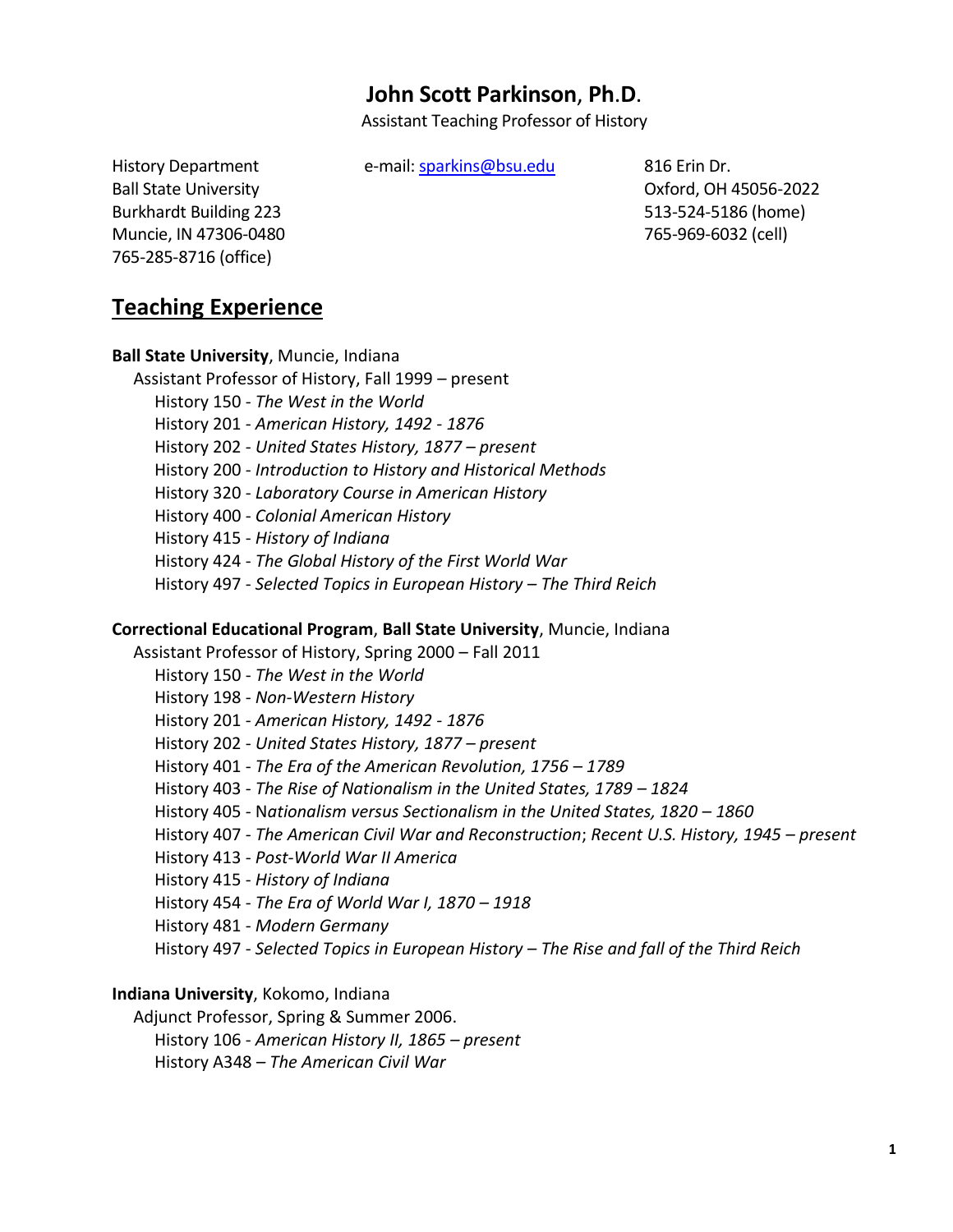## **Teaching Experience - Continued**

**Indiana University Purdue University**, Columbus, Indiana Adjunct Professor, Summer 2001. History 105 - *American History I, to 1865* 

**Ivy Tech Community College**, Muncie, Indiana Adjunct Instructor, Spring 2002 – Spring 2003.

 History 101 - *Survey of American History I* History 102 - *Survey of American History II* History 111 - *World History I*

**Indiana University East**, Richmond, Indiana

 Adjunct Professor, Spring 1997 – Summer 2004. History 105 - *American History I, to 1865*  History 106 - *American History II, 1865 - present* History A363 - *Survey of Indiana History* History A302 - *Revolutionary America*

**Miami University**, Oxford, Middletown, and Hamilton, Ohio campuses

 Adjunct Instructor, Spring 1998 – Summer 2000. History 197 - *World History to 1500* History 198 - *World History since 1500* History 111 - *Survey of American History I* History 112 - *Survey of American History II*

## **Education**

**Miami University**, Oxford, Ohio, 1989 – 1998. Ph.D. in History conferred - December 1998. Major Field of Study: Early American History.

Minor Field of Study: Modern European History.

 Ph.D. Dissertation: *"Bloody Spring: The Charleston, Illinois Riot and Copperhead Violence during the American Civil War."* Dissertation Advisor: Dr. Andrew R. L. Cayton; Doctoral Committee: Dr. Andrew R. L. Cayton (Chair), Dr. Philip R. Shriver, President Emeritus, Dr. George Vascik, Dr. Jay Baird, Dr. Jeffrey Kimball, and Dr. Ryan Barilleaux.

**Eastern Illinois University**, Charleston, Illinois, 1985 – 1988. M.A. in History conferred - May 1988; B.A. in History conferred - May 1986.

 Major Field of Study: American History. M.A. thesis: *"Edgar County, Illinois and the Civil War, 1861 – 1865."* Thesis Advisor: Professor Robert E. Sterling.

**Indiana State University**, Terre Haute, Indiana, 1979 – 1983. B.S. in Construction Technology conferred - August 1983; A.S. in Architectural Drafting conferred - May 1981.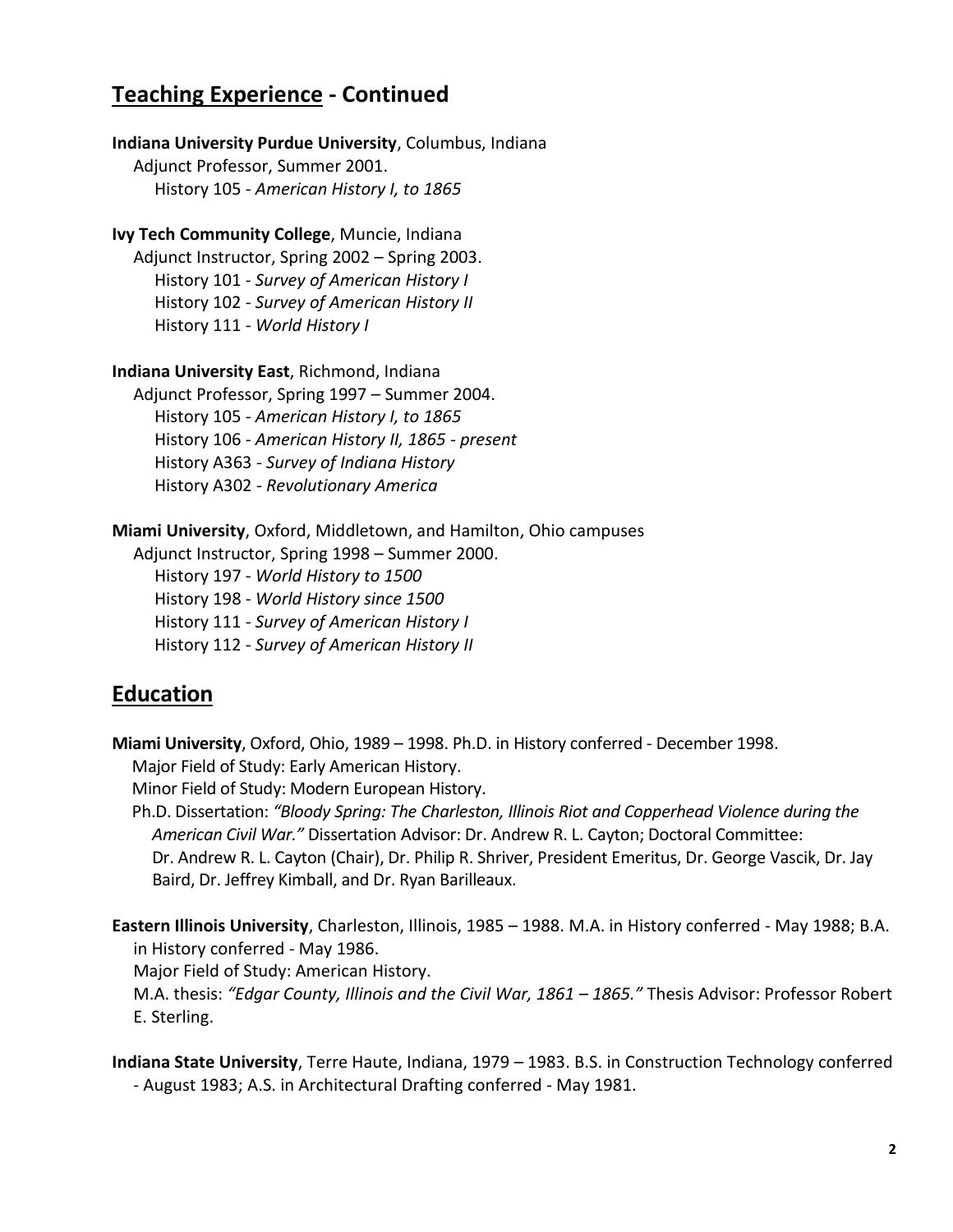# **Scholarship**

*The Impact of Western Civilization on World History*, 2nd edition, Cognella Publishing, 2018.

- *The Impact of Western Civilization on World History*, 1st edition, Cognella Publishing, 2015.
- Review of *Copperheads: The Rise and Fall of Lincoln's Opponents in the North* by Jennifer L. Weber in *American Nineteenth Century History*, Volume 9, Issue 1, March 2008.

## **Papers** & **Presentations**

- *"Early History of the Presbyterian Church in Oxford, Ohio,"* presentation to the Daughters of the American Revolution, Caroline Scott Harrison Chapter, Oxford, Ohio - January 11, 2021.
- *"Where is Junkin Hall? – Why are there No Buildings on Miami University's Campus Named for Miami's Second President, George Junkin,"* presentation to the McGuffey Museum Volunteers, Oxford, Ohio - November 10, 2020.
- *"Bringing Presbyterianism to America,"* presentation to the Oxford Presbyterian Church, Oxford, Ohio – November 17, 2019.
- *"The Beginnings of the Presbyterian Movement in Scotland,"* presentation to the Oxford Presbyterian Church, Oxford, Ohio - November 10, 2019.
- *"Researching Your Civil War Ancestor,"* presentation to the Hamilton, Ohio Civil War Roundtable Hamilton, Ohio - May 8, 2019.
- *"Brief History of the Early Presbyterian Church in Oxford, Ohio,"* presentation to the Oxford Presbyterian Church Women's Association, Oxford, Ohio - April 14, 2018.
- *"Miami University and Oxford, Ohio's Contribution to the Civil War,"* presentation to the Hamilton, Ohio Civil War Roundtable, Hamilton, Ohio - November 15, 2017.
- *"For Cause and Comrade: Miami University and Oxford, Ohio in the Civil War,"* presentation to the Oxford Museum Association, Oxford, Ohio - March 8, 2017.
- *"The Charleston, Illinois Riot of March 28, 1864,"* presentation to the Hamilton, Ohio Civil War Roundtable - Hamilton, Ohio - February 8, 2017.
- *"The Charleston, Illinois Riot of March 28, 1864,"* presentation to the Edgar County Historical Society, Paris, Illinois - August 7, 2016.
- *"Edgar County, Illinois in the Civil War,"* presentation to the Edgar County Historical Society, Paris, Illinois November 15, 2015.